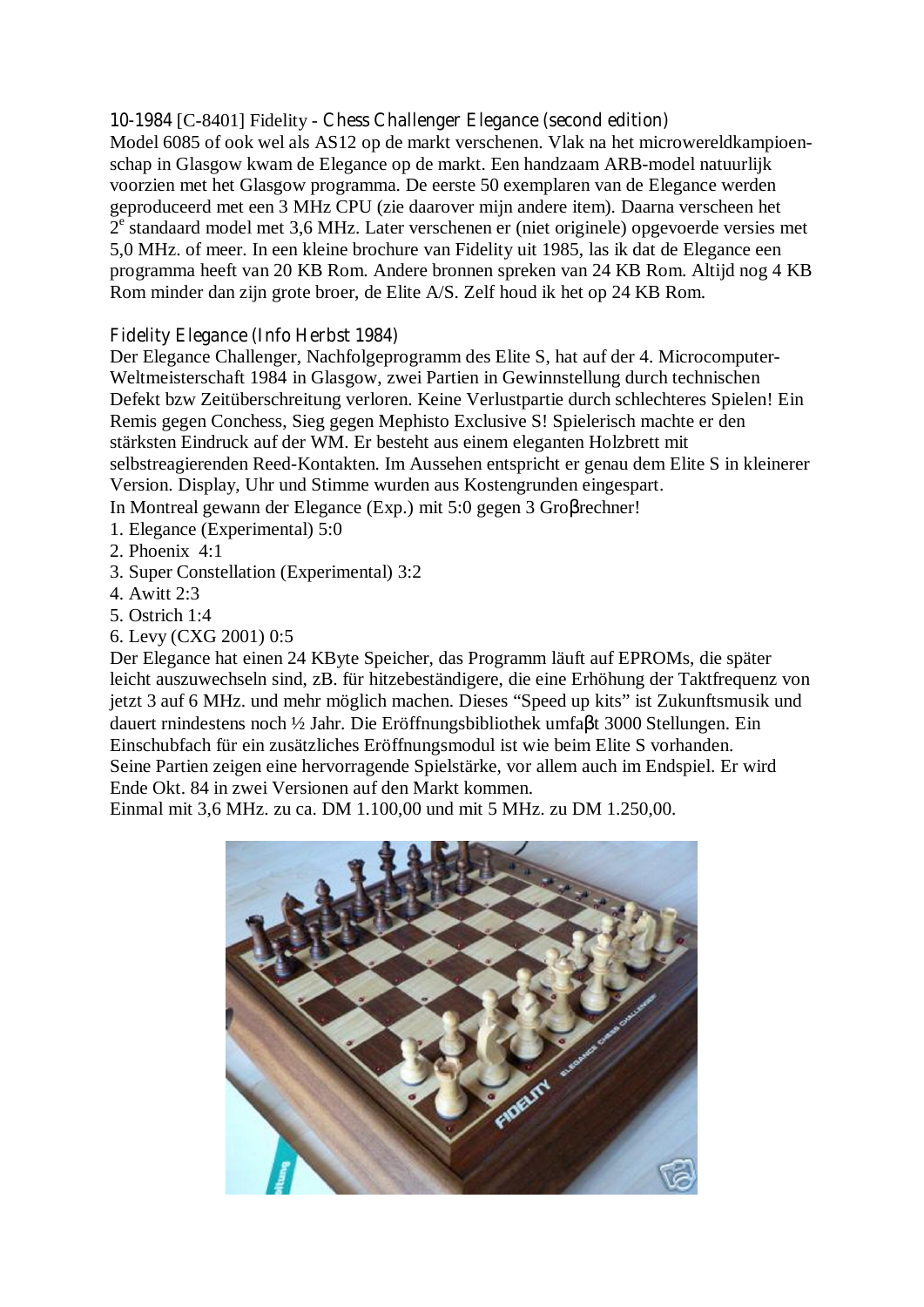# Elegance Chess Challenger …

- Hand-crafted nutwood housing with inlaid top. 100% solid state. Hand-carved Staunton wood chess pieces. Internal clock keeps track of time control (accuracy  $\pm$  5%).
- Twelve different levels of play. Levels 1-8 automatically adjust computer's thinking time for 5 minute games to games lasting several hours. Level 9 is infinite, user activated. Level 10: mate in two. Level 11: mate in three. Level 12: mate in four.
- Special easy mode weakens all skill levels (1-8) without changing time controls.
- Thinks on the opponent's time for faster response and stronger play.
- Book openings selectable over 3,000 positions. Cycle through book opening choices for the computer or the player at the touch of a single button.
- Book practice mode. Learn established book openings. Electronic practice teaches quickly, because game will signal a warning if move played is not in book.
- Take-back feature allows you to take back moves right to the beginning of the game. Replay a move series asking computer to indicate its suggested move during that move series to see where you may have erred in judgement.
- Change skill level at anytime on your move.
- Change sides at anytime on your move. You can always be a winner.
- Draws and stalemates. Indicates draws in three separate categories and signals which type applies: stalemate, 50-move rule, opponent's or computer's move or position repeated three times.
- Player mode for regular 2-player games, the computer referees legal moves, draws and can even recommend a move when asked.
- While thinking, computer can display the moves it is considering making.
- Can suggest a move for you to make and indicate the continuing line of play.
- Large 10 x 10 auto-sensory inlaid wood playing surface, consisting of switches actuated by magnets in the bases of chess pieces.
- 64 Light Emitting Diodes (LED) indicate moves.
- Printer outlet, a permanent record of your most interesting games and special positions, may be obtained by using optional Fidelity printer.
- Built-in rechargeable condensor saves memory of game for up to one hour in the event of accidental power shutdown.
- Cartridge capability:
	- CB-9 Module
	- CB-16 Module
	- Tarrasch Defense module
	- 64 Greatest Games module
	- ECO modules (A thru E)
- AC adaptor.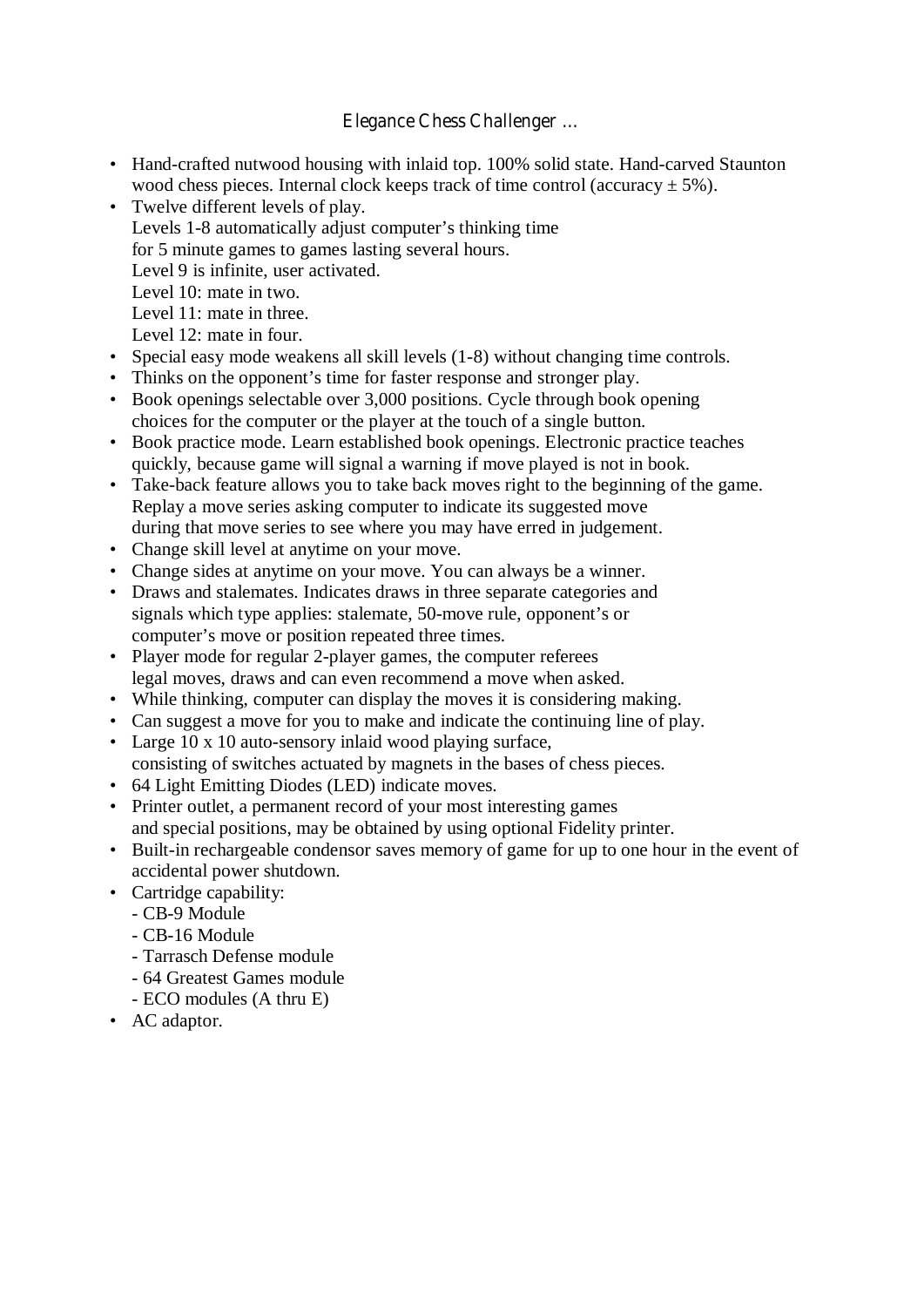#### ELEGANCE

The first Fidelity computer containing the all new Glascow or "C" program, the Elegance, combines beautiful styling with the latest improvements from last year's strongest program, the Budapest World Champion or "B" program. This new program is between 50-100 points better than the EAS-B [Elite A/S Budapest World Champion], and is certainly one of the top chess computers along with the Super Constellation and Elite A/S-C (4.0) [Elite A/S Glasgow World Champion with 4,0 MHz]. Several features have been removed to reduce the cost and make the Elegance a very attractive offer to those looking for a highly advanced chess computer for an economical price. Most of the features that were left out, were frivolous and would only have added an extra expense to the unit. The voice was one, and the built in display (important only if you must have a chess clock) was another.

Upon examining the Elegance, the first thing 1 noticed were the extra steps required to start up the unit. Apparently, this procedure is necessary to eliminate any operating problems. The playing surface is larger than standard sets with a 10 x 10" playing area and 1¼" squares. Another advantage the Elegance has over other computers in its price range is an auto response board with LED's on every square. Strong contacts had to be used for an autoresponse board this small, so extra small magnets have been placed on each piece. The only problem with this is that the magnets are just glued on the bottom of each piece with no felt covering to prevent the magnets from scratching the wood surface. Besides being an eyesore, the magnets are too large for the size of the pieces. And to make matters worse, you can not substitute your own pieces unless you can get industrial strength magnets.

Despite these inconveniences , the Elegance lives up to its name in every respect. Although not exhaustively tested yet, the Elegance has displayed a remarkable sense of strategic knowledge in its test games against computer and human competition. Tactically, Elegance is usually a bit more accurate than the Super Constellation in the long run, but more predictable by playing less risky. A realistic comparison is made difficult by the overuse of sacrificial themes by Super Constellation which tends to cause distortions, even in positions where any sacrificing is unsound. Elegance will not sacrifice without a sound basis for doing so, leading to a slightly more mundane game than the Super Constellation, but its overall sounder style will frustrate anyone who takes it lightly.

Some of the features on the Elegance make it easier for tournament players to analyze games or variations than it would to perform these tasks on other computers. For example, the book practice mode allows unlimited study of opening systems without having to restart the game. Although I do object to the high priority given to the ridiculous opening move 1. b4, which it plays as frequently as it does normal openings such as 1. e4, 1. d4, etc. Not only is 1. b4 rarely played by humans, it is also considered weaker than more conventional openings. To show alternate moves in any position, Elegance will show a predicted variation for up to four full moves. The only serious drawback here is that the built-in opening book is much too small for experienced players. Possibly, Fidelity is giving people an incentive to buy one of their opening book modules.

Even without an extensive array of openings, Elegance is a most enjoyable machine on any level, from speed chess to postal chess. This is one great chess computer with which you can not go wrong.

\_\_\_\_\_\_\_\_\_\_\_\_\_\_\_\_\_\_\_\_\_\_\_\_\_\_\_\_\_\_\_\_\_\_\_\_\_\_\_\_\_\_\_\_\_\_\_\_\_\_\_\_\_\_\_\_\_\_\_\_\_\_\_\_\_\_\_\_\_\_\_\_\_\_\_

*Source: Computer Chess Digest Supplement 1985 Vol. 3*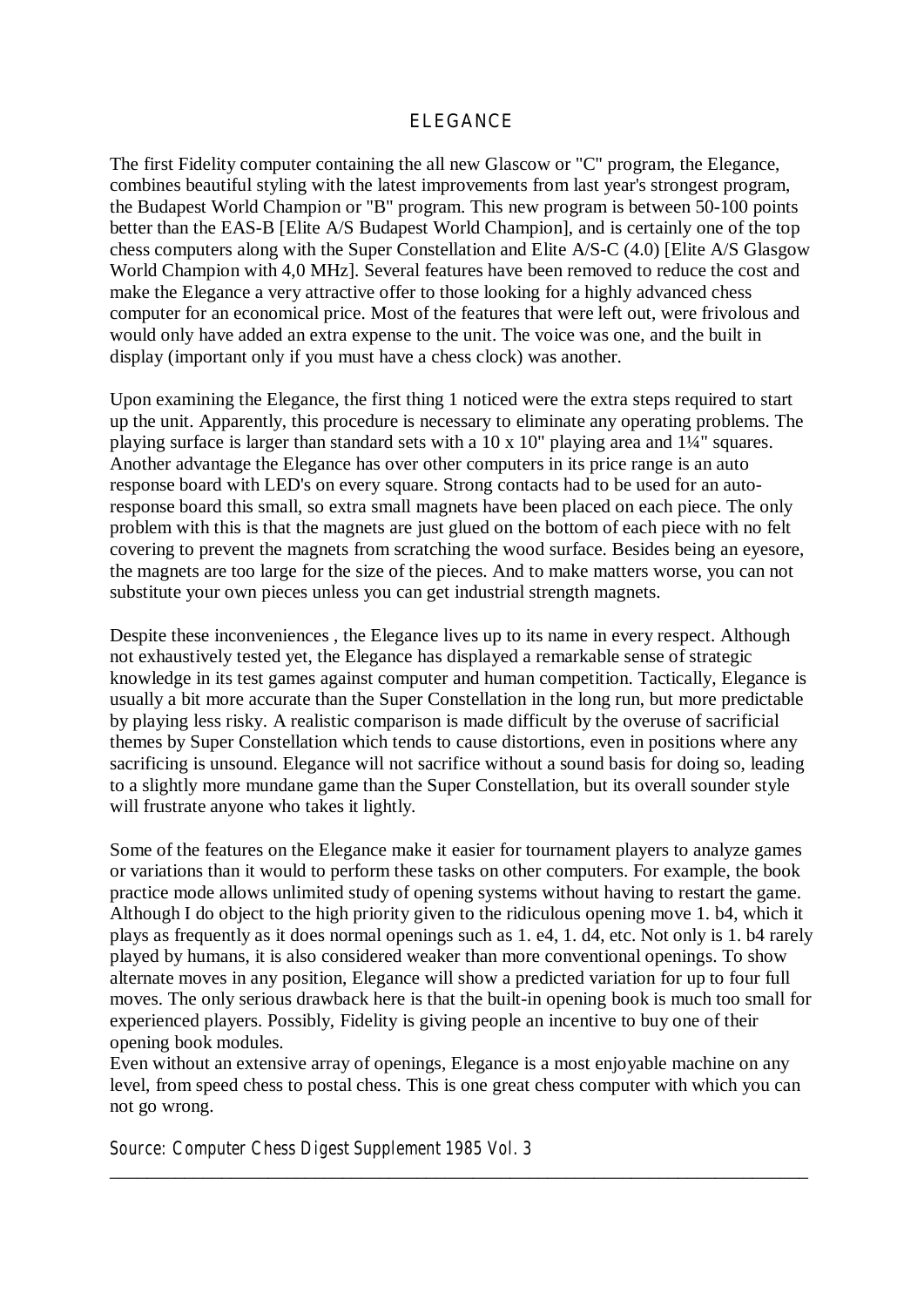## Elegance Challenger in Stichpunkten

- Modell: 6085 / AS12
- Gehäuse: ca.  $36 \times 36 \times 4.5$  cm
- Spielfläche: 26,5 x 26,5 cm
- Druckeranschluβ: ja
- Programm: erweiterbar
- Stellungsspeicher: ja
- Feldkennzeichnung: 64 LEDs
- Schachuhr: wird nur durch den Drucker ausgegeben
- Zugzähler: wird nur durch den Drucker ausgegeben
- Spielstufen: 8
- Matt/Analysestufen: 4
- Zugzurücknahme: beliebig
- Partiewiederholung: wird nur durch den Drucker ausgegeben
- Blick in Rechenvorgang: eingeschränkt möglich
- Mattankündigung: ja
- Aufgabe der Partie: ja
- Remisregeln: ja
- Eröffnungsrepertoir von 3000 Halbzügen (erweiterbar)
- Mattführung mit: Zwei Läufern
- Opposition von König gegen König + Bauer in Turnierstufe: ja
- Unterverwandlungen in Turm, Läufer oder Springer: ja

#### Programmierer / Programmer

• Dan & Kathe Spracklen

### Baujahr / Release

• Erste Einführung (mit 3,6 MHz): Oktober 1984

### Technische Daten / Technical specifications

- Mikroprozessor: 6502
- Taktfrequenz: 3,6 MHz
- Programmspeicher: 24 KB ROM
- Arbeitsspeicher: 4 KB RAM

### Spielstärke / Playing strength

• Spielstärke: ca. 1750



\_\_\_\_\_\_\_\_\_\_\_\_\_\_\_\_\_\_\_\_\_\_\_\_\_\_\_\_\_\_\_\_\_\_\_\_\_\_\_\_\_\_\_\_\_\_\_\_\_\_\_\_\_\_\_\_\_\_\_\_\_\_\_\_\_\_\_\_\_\_\_\_\_\_\_

\_\_\_\_\_\_\_\_\_\_\_\_\_\_\_\_\_\_\_\_\_\_\_\_\_\_\_\_\_\_\_\_\_\_\_\_\_\_\_\_\_\_\_\_\_\_\_\_\_\_\_\_\_\_\_\_\_\_\_\_\_\_\_\_\_\_\_\_\_\_\_\_\_\_\_